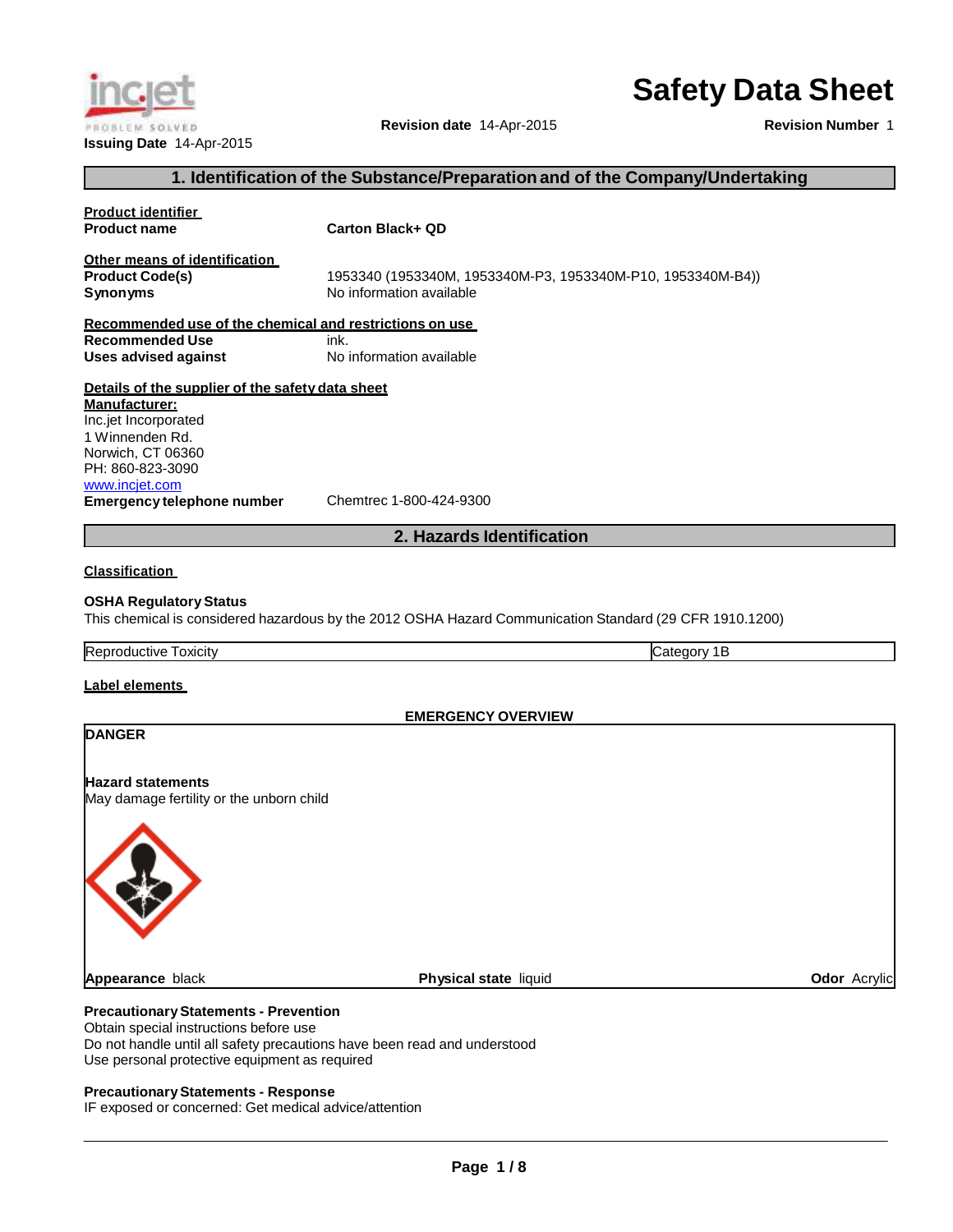## **PrecautionaryStatements - Storage**

Store locked up

# **PrecautionaryStatements - Disposal**

Dispose of contents/container to an approved waste disposal plant

# **Hazards not otherwise classified (HNOC)**

# **OTHER INFORMATION**

• May be harmful if swallowed<br>Unknown acute toxicity

4.8565% of the mixture consists of ingredient(s) of unknown toxicity

# **3. Composition/information on Ingredients**

| <b>Chemical name</b>  | <b>CAS-No</b>       | Weight %                 | <b>Trade secret</b> |
|-----------------------|---------------------|--------------------------|---------------------|
| Lactam                | Proprietary         | $25 - 50$                |                     |
| Lactam #2             | Proprietary         | l - 15                   |                     |
| Modified Carbon Black | <b>NOT ASSIGNED</b> | $\overline{\phantom{0}}$ |                     |

\*The exact percentage (concentration) of composition has been withheld as a trade secret.

#### **NOTE**

Remaining components are either not hazardous or below threshold limits.

| 4. First aid measures                                                      |                                                                                                                                                                                                                                                                                                                    |  |  |
|----------------------------------------------------------------------------|--------------------------------------------------------------------------------------------------------------------------------------------------------------------------------------------------------------------------------------------------------------------------------------------------------------------|--|--|
| <b>FIRST AID MEASURES</b>                                                  |                                                                                                                                                                                                                                                                                                                    |  |  |
| <b>General advice</b>                                                      | In case of accident or if you feel unwell, seek medical advice immediately (show the label<br>where possible). If symptoms persist, call a physician. Do not breathe<br>dust/fume/gas/mist/vapors/spray. Do not get in eyes, on skin, or on clothing.                                                              |  |  |
| Eye contact                                                                | Immediately flush with plenty of water. After initial flushing, remove any contact lenses and<br>continue flushing for at least 15 minutes. Keep eye wide open while rinsing. If symptoms<br>persist, call a physician. Rinse thoroughly with plenty of water for at least 15 minutes and<br>consult a physician.  |  |  |
| <b>IF ON SKIN</b>                                                          | Wash off immediately with soap and plenty of water while removing all contaminated<br>clothes and shoes. Consult a physician if necessary. Wash off immediately with soap and<br>plenty of water. Immediate medical attention is not required. If skin irritation persists, call a<br>physician.                   |  |  |
| <b>Inhalation</b>                                                          | If breathing is irregular or stopped, administer artificial respiration. Remove to fresh air.<br>Avoid direct contact with skin. Use barrier to give mouth-to-mouth resuscitation. Consult a<br>physician. Move to fresh air in case of accidental inhalation of vapors. If symptoms persist,<br>call a physician. |  |  |
| Ingestion                                                                  | Do NOT induce vomiting. Drink plenty of water. If symptoms persist, call a physician. Rinse<br>mouth. Clean mouth with water and afterwards drink plenty of water. Do not induce<br>vomiting without medical advice. Never give anything by mouth to an unconscious person.<br>Consult a physician.                |  |  |
| Self-protection of the first aider                                         | Use personal protective equipment as required.                                                                                                                                                                                                                                                                     |  |  |
| Most important symptoms and effects, both acute and delayed                |                                                                                                                                                                                                                                                                                                                    |  |  |
| <b>Most Important Symptoms and</b><br><b>Effects</b>                       | Hives.                                                                                                                                                                                                                                                                                                             |  |  |
| Indication of any immediate medical attention and special treatment needed |                                                                                                                                                                                                                                                                                                                    |  |  |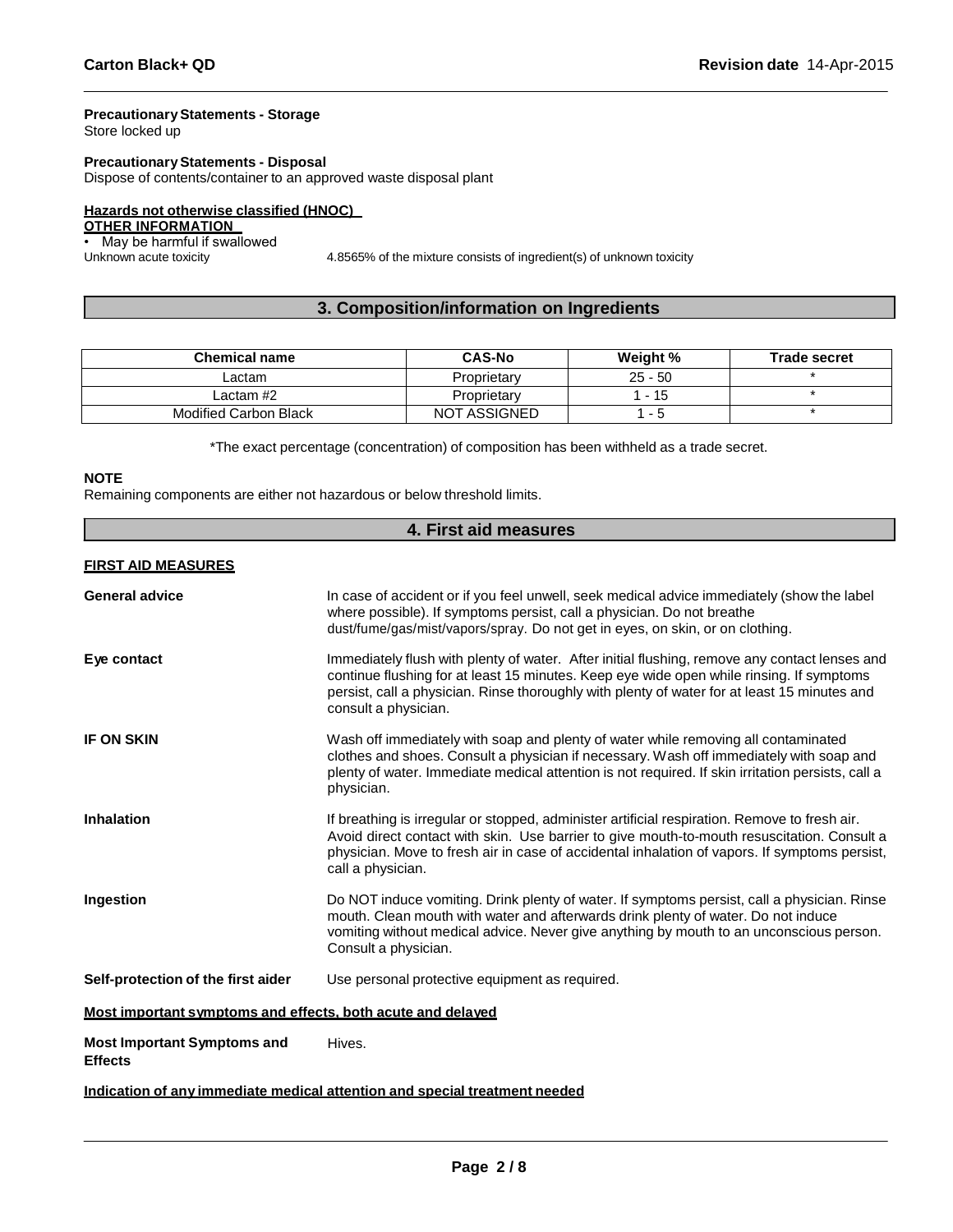**Notes to Physician** May cause sensitization of susceptible persons. Use of epinephrine may be indicated. Treat symptomatically.

#### **5. Fire-fighting measures**

#### **Suitable extinguishing media**

Use Carbon dioxide (CO2) Dry chemical Alcohol resistant foam

**Unsuitable extinguishing media** None.

#### **Specific hazards arising from the chemical**

Non-combustible, substance itself does not burn but may decompose upon heating to produce corrosive and/or toxic fumes. Thermal decomposition can lead to release of irritating gases and vapors. In the event of fire and/or explosion do not breathe fumes. May cause sensitization by inhalation and skin contact.

#### **Explosion data**

**Sensitivity to Mechanical Impact** No information available. **Sensitivity to Static Discharge** None.

#### **Protective equipment and precautions for firefighters**

Wear self-contained breathing apparatus and protective suit.

### **6. Accidental release measures**

| Personal precautions, protective equipment and emergency procedures |  |  |  |  |
|---------------------------------------------------------------------|--|--|--|--|
|                                                                     |  |  |  |  |

| <b>Personal precautions</b>                                  | Use personal protection recommended in Section 8. Avoid contact with skin, eyes and<br>clothing. Use personal protective equipment as required. Evacuate personnel to safe areas.<br>Keep people away from and upwind of spill/leak.                                                                                                  |
|--------------------------------------------------------------|---------------------------------------------------------------------------------------------------------------------------------------------------------------------------------------------------------------------------------------------------------------------------------------------------------------------------------------|
| <b>OTHER INFORMATION</b>                                     | OTHER INFORMATION.                                                                                                                                                                                                                                                                                                                    |
| <b>Environmental precautions</b>                             |                                                                                                                                                                                                                                                                                                                                       |
| <b>Environmental precautions</b>                             | Prevent entry into waterways, sewers, basements or confined areas. Do not flush into<br>surface water or sanitary sewer system. Prevent further leakage or spillage if safe to do so.<br>Prevent product from entering drains. Beware of vapors accumulating to form explosive<br>concentrations. Vapors can accumulate in low areas. |
| Methods and material for containment and cleaning up         |                                                                                                                                                                                                                                                                                                                                       |
| <b>Methods for containment</b>                               | Absorb with earth, sand or other non-combustible material and transfer to containers for<br>later disposal. Prevent further leakage or spillage if safe to do so.                                                                                                                                                                     |
| Methods for cleaning up                                      | Cover liquid spill with sand, earth or other noncombustible absorbent material. Cover<br>powder spill with plastic sheet or tarp to minimize spreading. Pick up and transfer to<br>properly labeled containers. Soak up with inert absorbent material. Dam up.                                                                        |
|                                                              | 7. Handling and Storage                                                                                                                                                                                                                                                                                                               |
| <b>Precautions for safe handling</b>                         |                                                                                                                                                                                                                                                                                                                                       |
| <b>Handling</b>                                              | Use personal protective equipment as required. Avoid contact with skin, eyes and clothing.<br>Wash contaminated clothing before reuse. Do not eat, drink or smoke when using this<br>product. Do not breathe dust/fume/gas/mist/vapors/spray. Use with local exhaust<br>ventilation.                                                  |
| Conditions for safe storage, including any incompatibilities |                                                                                                                                                                                                                                                                                                                                       |
| <b>Storage</b>                                               | Keep container tightly closed in a dry and well-ventilated place. Keep out of the reach of<br>children. Keep containers tightly closed in a cool, well-ventilated place. Keep in properly<br>labeled containers.                                                                                                                      |
|                                                              |                                                                                                                                                                                                                                                                                                                                       |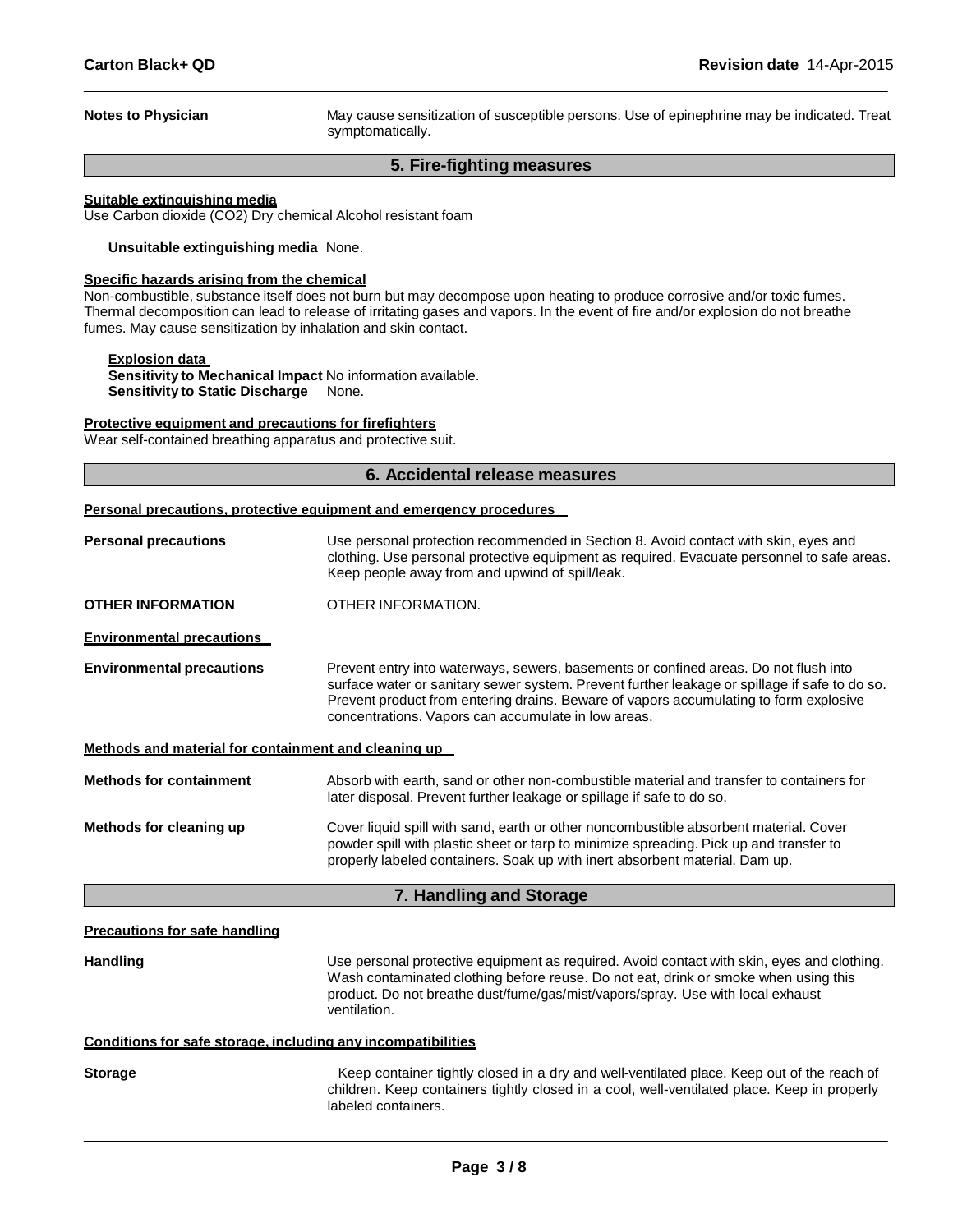# **Incompatible Products** Strong oxidizing agents.

# **8. Exposure Controls/Personal Protection**

#### **Control parameters**

# **Exposure guidelines** .

*NIOSH IDLH: Immediately Dangerous to Life or Health*

### **Appropriate engineering controls**

| <b>Engineering Measures</b>   | Ensure adequate ventilation, especially in confined areas. Showers. Eyewash stations.                                                                                                                                       |  |  |
|-------------------------------|-----------------------------------------------------------------------------------------------------------------------------------------------------------------------------------------------------------------------------|--|--|
|                               | Individual protection measures, such as personal protective equipment                                                                                                                                                       |  |  |
| <b>Eye/Face Protection</b>    | Tight sealing safety goggles. Face protection shield.                                                                                                                                                                       |  |  |
| Skin and body protection      | Wear protective gloves and protective clothing. For operations where prolonged or repeated<br>skin contact may occur, impervious gloves should be worn.                                                                     |  |  |
| <b>Respiratory protection</b> | None under normal use conditions.                                                                                                                                                                                           |  |  |
| <b>Hygiene Measures</b>       | Wash contaminated clothing before reuse. Handle in accordance with good industrial<br>hygiene and safety practice. When using do not eat or drink. Regular cleaning of<br>equipment, work area and clothing is recommended. |  |  |

# **9. Physical and Chemical Properties**

#### **Information on basic physical and chemical properties**

| <b>Physical state</b><br>Appearance<br>color                   | liquid<br>black<br>No information available          | Odor<br><b>Odor Threshold</b> | Acrylic<br>No information available |
|----------------------------------------------------------------|------------------------------------------------------|-------------------------------|-------------------------------------|
| <b>Property</b>                                                | <u>Values</u><br>$8 - 10$                            | Remarks/ • Method             |                                     |
| рH<br>Melting point / freezing point                           |                                                      |                               |                                     |
| Boiling point / boiling range                                  | No information available                             |                               |                                     |
| <b>Flash Point</b>                                             | > 100 °C                                             | Seta closed cup               |                                     |
| <b>Evaporation Rate</b>                                        | No information available                             |                               |                                     |
| flammability (solid, gas)                                      | No information available                             |                               |                                     |
| <b>Flammability Limit in Air</b>                               |                                                      |                               |                                     |
| <b>Upper Flammability Limit</b>                                | No information available                             |                               |                                     |
| <b>Lower Flammability Limit</b>                                | No information available                             |                               |                                     |
| <b>Vapor Pressure</b>                                          | No information available                             |                               |                                     |
| <b>Vapor Density</b>                                           | No information available                             |                               |                                     |
| <b>Specific gravity</b>                                        | $0.9 - 1.1$                                          | None known                    |                                     |
| <b>Water solubility</b>                                        | Soluble in water                                     |                               |                                     |
| Solubility in other solvents                                   | No information available                             |                               |                                     |
| Partition coefficient: n-octanol/waterNo information available |                                                      |                               |                                     |
| <b>Autoignition temperature</b>                                | $>200$ °C                                            |                               |                                     |
| <b>Decomposition temperature</b>                               | No information available                             |                               |                                     |
| <b>Kinematic viscosity</b>                                     | No information available                             |                               |                                     |
| <b>Dynamic viscosity</b>                                       | No information available                             |                               |                                     |
| <b>Explosive properties</b>                                    | No information available                             |                               |                                     |
| <b>Oxidizing properties</b>                                    | No information available                             |                               |                                     |
| <b>OTHER INFORMATION</b>                                       |                                                      |                               |                                     |
| Softening point<br><b>Molecular weight</b>                     | No information available<br>No information available |                               |                                     |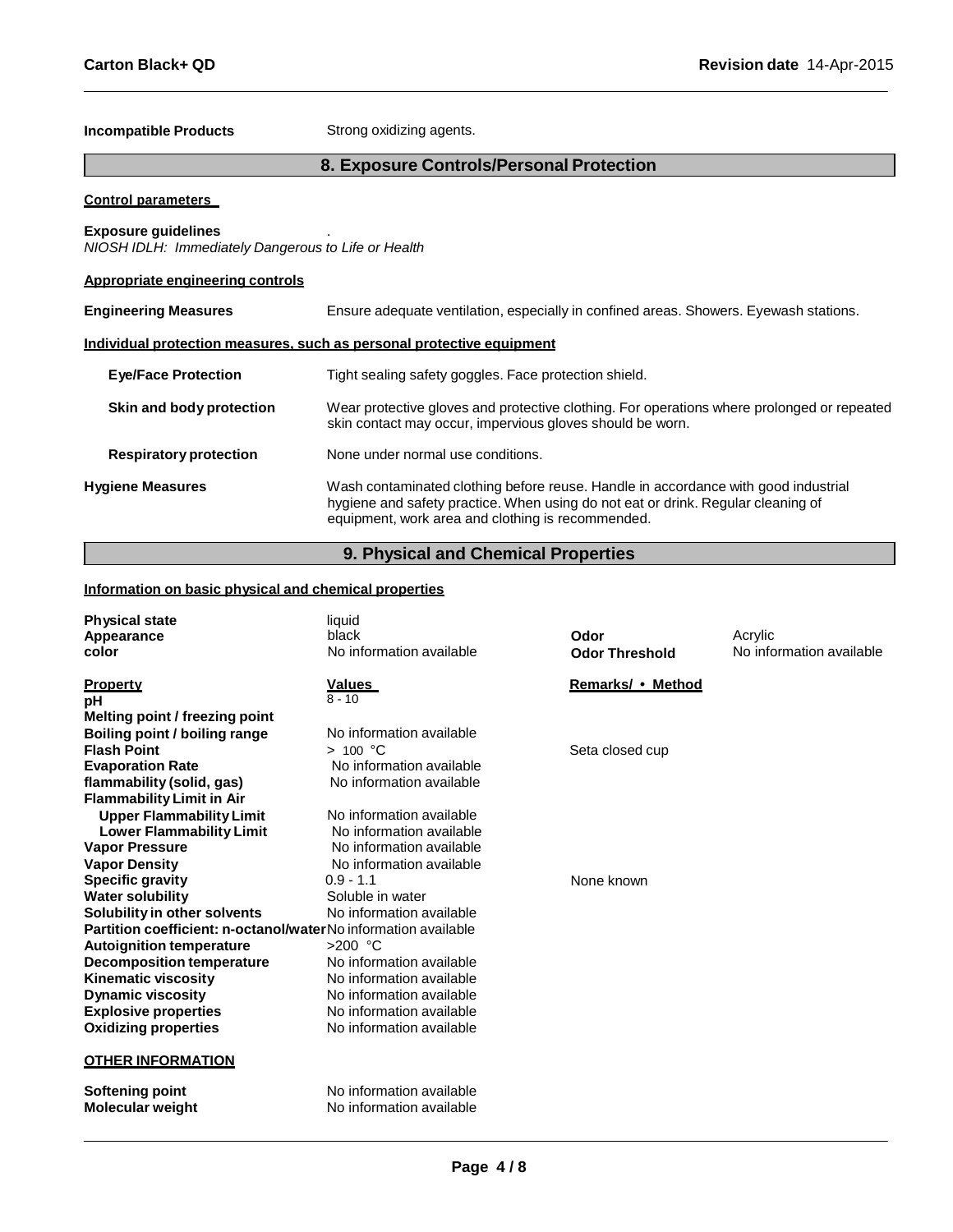| <b>VOC Content</b>  | No information available |
|---------------------|--------------------------|
| Density             | No information available |
| <b>Bulk density</b> | No information available |

# **10. Stability and Reactivity**

**Reactivity** 

No data available

# **Chemical stability**

Stable under normal conditions. **Possibilityof hazardous reactions** None under normal processing.<br>Hazardous polymerization **Hazardous polymerization does not occur.** 

#### **Conditions to avoid**

Extremes of temperature and direct sunlight. **Incompatible materials** Strong oxidizing agents. **Hazardous decomposition products**

Carbon oxides.

# **11. Toxicological Information**

# **Information on likely routes of exposure**

| <b>Product Information</b> | The product has not been tested                                                                                       |
|----------------------------|-----------------------------------------------------------------------------------------------------------------------|
| <b>Inhalation</b>          | May cause irritation of respiratory tract. Avoid breathing vapors or mists.                                           |
| Eye contact                | Irritating to eyes. Avoid contact with eyes.                                                                          |
| <b>IF ON SKIN</b>          | May cause irritation. Avoid contact with skin.                                                                        |
| Ingestion                  | May cause gastrointestinal discomfort if consumed in large amounts. Harmful if swallowed.<br>Do NOT taste or swallow. |

| <b>Chemical name</b>                    | Oral LD50               | Dermal LD50             | <b>Inhalation LC50</b> |
|-----------------------------------------|-------------------------|-------------------------|------------------------|
| Lactam                                  | $= 1350$ mg/kg (Rat)    |                         |                        |
| Lactam $#2$                             | $>$ 3200 mg/kg (Rat)    |                         |                        |
| Modified Carbon Black<br>I NOT ASSIGNED | greater than 2000 mg/kg | greater than 2000 mg/kg |                        |

#### **Information on toxicological effects**

**Symptoms** No information available.

#### **Delayed and immediate effects as well as chronic effects from short and long-term exposure**

| irritation                                          | May cause irritation of respiratory tract. May cause skin and eye irritation.                                                                                                                      |
|-----------------------------------------------------|----------------------------------------------------------------------------------------------------------------------------------------------------------------------------------------------------|
| <b>Sensitization</b>                                | May cause an allergic skin reaction.                                                                                                                                                               |
| <b>Mutagenic effects</b>                            | No information available.                                                                                                                                                                          |
| Carcinogenicity                                     | This product contains carbon black which is classified as a possible carcinogen when<br>present as respirable dust. This is not relevant for this product since it is not in a respirable<br>form. |
| IARC: (International Agency for Research on Cancer) |                                                                                                                                                                                                    |
| Group 2B - Possibly Carcinogenic to Humans          |                                                                                                                                                                                                    |
| <b>Reproductive toxicity</b>                        | May impair fertility. Possible risk of impaired fertility. May cause harm to the unborn child.<br>Possible risk of harm to the unborn child.                                                       |
| <b>STOT - single exposure</b>                       | No information available.                                                                                                                                                                          |
| <b>STOT - repeated exposure</b>                     | No information available.                                                                                                                                                                          |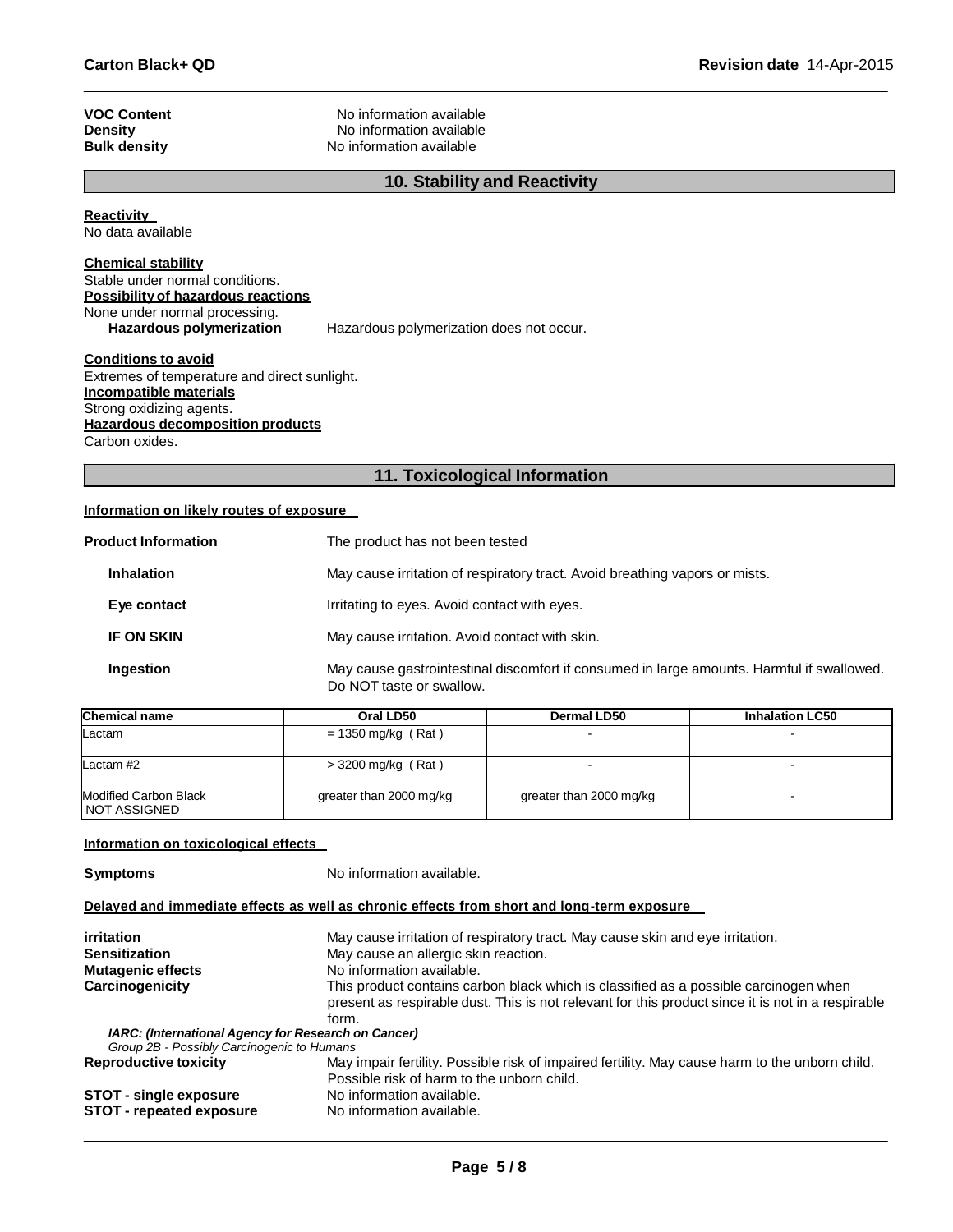| Numerical measures of toxicity - Product Information |                                                                                                        |
|------------------------------------------------------|--------------------------------------------------------------------------------------------------------|
| <b>Aspiration hazard</b>                             | No information available.                                                                              |
| Target organ effects                                 | Respiratory System.                                                                                    |
| <b>Chronic toxicity</b>                              | Repeated contact may cause allergic reactions in very susceptible persons. Avoid repeated<br>exposure. |

**Unknown acute toxicity** 4.8565% of the mixture consists of ingredient(s) of unknown toxicity **The following values are calculated based on chapter 3.1 of the GHS document** . **ATEmix (oral)** 4205 mg/kg

# **12. Ecological Information**

#### **ecotoxicity**

35.0665% of the mixture consists of components(s) of unknown hazards to the aquatic environment

| <b>Chemical name</b> | <b>Toxicity to Algae</b>                                                                        | <b>Toxicity to Fish</b>                                  | Daphnia Magna (Water Flea)                  |
|----------------------|-------------------------------------------------------------------------------------------------|----------------------------------------------------------|---------------------------------------------|
| Lactam #2            | 250: 72 h Desmodesmus<br>subspicatus mg/L EC50 84: 96 h<br>Desmodesmus subspicatus mg/L<br>EC50 | 4600 - 10000: 96 h Brachydanio<br>rerio mg/L LC50 static | 3.4: 96 h Daphnia magna mg/L<br><b>LC50</b> |

#### **Persistence and degradability**

No information available.

#### **Bioaccumulation/Accumulation**

No information available.

| <b>AL</b><br>.                | $-0o$<br>Pow<br>-- 3              |
|-------------------------------|-----------------------------------|
| $\mu$ $\sigma$<br>oots<br>rar | $\overline{\phantom{0}}$<br>ו וטי |
|                               |                                   |

**Other adverse effects** No information available

| <b>13. Disposal Considerations</b> |                                                                                                        |  |  |
|------------------------------------|--------------------------------------------------------------------------------------------------------|--|--|
| <b>Waste treatment methods</b>     |                                                                                                        |  |  |
| Waste treatment methods            | Disposal should be in accordance with applicable regional, national and local laws and<br>regulations. |  |  |
| Contaminated packaging             | Do not re-use empty containers.                                                                        |  |  |

This product contains one or more substances that are listed with the State of California as a hazardous waste.

| <b>14. Transport Information</b> |               |  |  |
|----------------------------------|---------------|--|--|
|                                  |               |  |  |
| <b>DOT</b>                       | Not regulated |  |  |
| <b>TDG</b>                       | Not regulated |  |  |
| <b>MEX</b>                       | Not regulated |  |  |
| <b>ICAO</b>                      | Not regulated |  |  |
| <b>IATA</b>                      | Not regulated |  |  |
| <b>IMDG/IMO</b>                  | Not regulated |  |  |
| <b>RID</b>                       | Not regulated |  |  |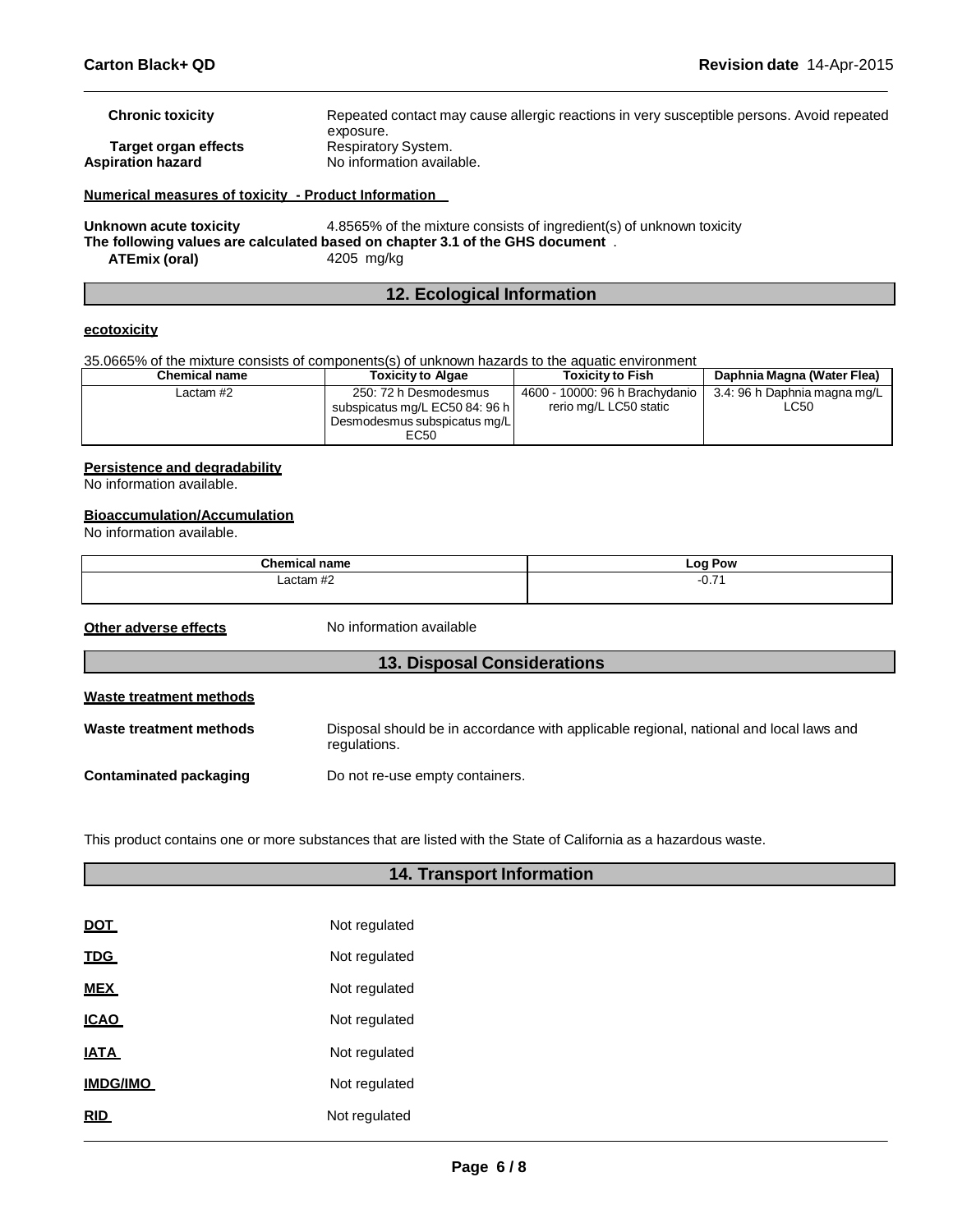**ADR** Not regulated

# **ADN** Not regulated

#### **International Inventories**

| <b>Chemical name</b>                                          | <b>TSCA</b> | <b>DSL/NDSL EINECS/ELI</b><br><b>NCS</b> | <b>ENCS</b> | <b>IECSC</b> | <b>KECL</b> | <b>PICCS</b> | <b>AICS</b> |
|---------------------------------------------------------------|-------------|------------------------------------------|-------------|--------------|-------------|--------------|-------------|
| Lactam                                                        |             |                                          |             |              |             |              |             |
| Lactam#2                                                      |             |                                          |             |              |             |              |             |
| <b>Modified Carbon</b><br><b>Black</b><br><b>NOT ASSIGNED</b> |             |                                          |             |              |             |              |             |

**15. Regulatory information**

### **Legend**

**TSCA** - United States Toxic Substances Control Act Section 8(b) Inventory

**DSL/NDSL** - Canadian Domestic Substances List/Non-Domestic Substances List

**EINECS/ELINCS** - European Inventory of Existing Commercial Chemical Substances/EU List of Notified Chemical Substances

**ENCS** - Japan Existing and New Chemical Substances **IECSC**

- China Inventory of Existing Chemical Substances **KECL** -

Korean Existing and Evaluated Chemical Substances

**PICCS** - Philippines Inventory of Chemicals and Chemical Substances

**AICS** - Australian Inventory of Chemical Substances

#### **U.S. Federal Regulations**

#### **SARA 313**

Section 313 of Title III of the Superfund Amendments and Reauthorization Act of 1986 (SARA). This product is not a chemical which is subject to the reporting requirements of the Act and Title 40 of the Code of Federal Regulations, Part 372

#### **SARA 311/312 Hazard Categories**

| Acute health hazard               | Category 1 |
|-----------------------------------|------------|
| <b>Chronic Health Hazard</b>      | Category 1 |
| Fire hazard                       | N٥         |
| Sudden release of pressure hazard | Nο         |
| <b>Reactive Hazard</b>            | N٥         |

#### **Clean Water Act**

This product does not contain any substances regulated as pollutants pursuant to the Clean Water Act (40 CFR 122.21 and 40 CFR 122.42)

### **CERCLA**

This material, as supplied, contains one or more substances regulated as a hazardous substance under the Comprehensive Environmental Response Compensation and Liability Act (CERCLA) (40 CFR 302)

#### **U.S. State Regulations**

### **California Proposition 65**

This product does not contain any Proposition 65 chemicals

#### **U.S. State Right-to-Know Regulations**

| Chemical name      | <b>New</b><br>Jersev | ≎husetts<br>шо<br>__ | Pennsylvania |
|--------------------|----------------------|----------------------|--------------|
| $\mu$<br>Lactam #2 |                      |                      | . .          |
|                    |                      |                      |              |

# **U.S. EPA Label Information**

**EPA Pesticide registration number** Not applicable